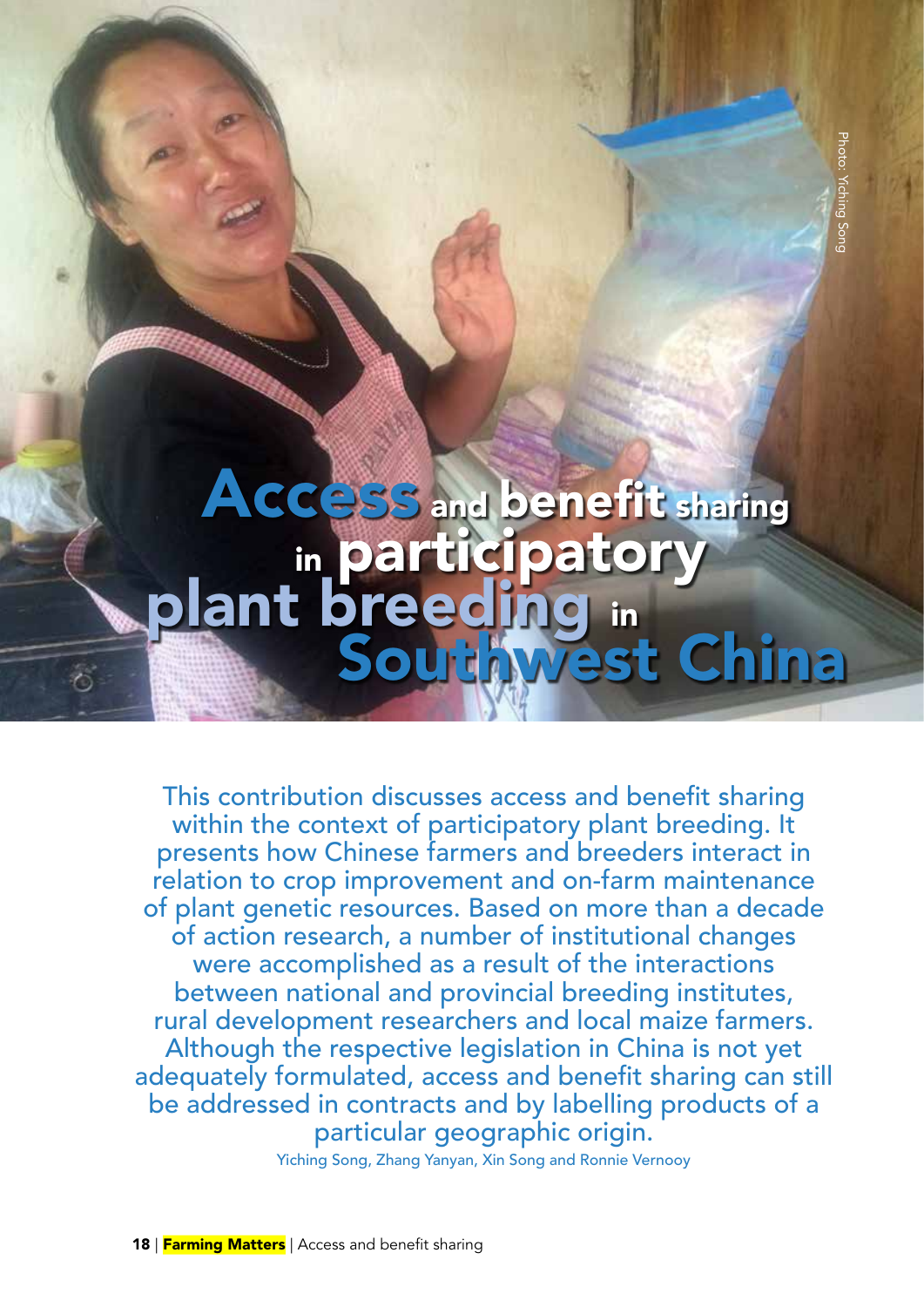t the end of the 1990s, an assessment of the impact on smallholder<br>farming in Southwest China of<br>maize varieties released by the<br>International Maize and Wheat<br>Improvement Centre (CIMMYT)<br>concluded that there had been a sys ment of the impact on smallholder farming in Southwest China of maize varieties released by the International Maize and Wheat Improvement Centre (CIMMYT)

of the formal seed system and farmers' seed systems. Varieties that were bred and released by scientific institutions were almost never adopted by farmers in the remote mountainous regions of the Southwest due to their poor adaptability to local agroecological conditions.

At the same time, however, the assessment documented for the first time the local diversity of maize landraces that had been conserved in the farming communities studied, with more than 80% of farmers' seed being supplied by their own seed systems. Inspired by this, researchers of the Centre for Chinese Agricultural Policy (CCAP) decided to set up a participatory plant breeding project in order to research the usefulness of local varieties in scientific breeding. Such varieties include farmer improved open pollinated varieties and landraces. The researchers also set out to explore the possibilities for adapting formally released varieties to local conditions.

This project started in 2000 and focused on the province of Guangxi (Southwest China), with the active collaboration of farmers in six villages, maize breeders from the Guangxi Maize Research Institute (GMRI, the provincial public breeding institute) and the Chinese Academy of Agricultural Sciences (CAAS, the national public breeding institute).

Funding came from the International Development Research Centre of Canada and the Ford Foundation with facilitation provided by sociologists and policy researchers of CCAP in Beijing.

## Key role of farmer-breeders

Breeders of both the provincial and national breeding institutes reported that the genetic base of maize hybrids had become dangerously narrow, which renders crops more vulnerable to pests and diseases, especially in the face of climate change. These breeders were invited to farmers' fields to discover for themselves farmers' skills, knowledge and expertise in managing genetic diversity. Later in the process, farmers brought their varieties to CAAS and GMRI and shared their knowledge and experiences in seed selection. During the exchange visits the 'professional' breeders discovered that the farmers had conserved and improved *Tuxpeño 1* (an open pollinated maize variety released much earlier by CIMMYT). They also learned that one farmer in particular, known as Aunt Pan from Wentan village, had improved a locally important variety of *Tuxpeño 1* that had become widely popular in the surrounding local communities. Due to these interactions, they began to realise that the local landraces that had been conserved on-farm in the Guangxi communities could be a potential source of valuable new breeding material for professional breeders in the country.

The breeders from the national and provincial institutes gradually acknowledged and appreciated that local farmers could become valuable partners in seed development and improvement. As a result, Aunt Pan

Knowledge sharing between farmers and researchers in a participatory plant breeding field trial, Stone Village, Yunnan. Photo: Yiching Song

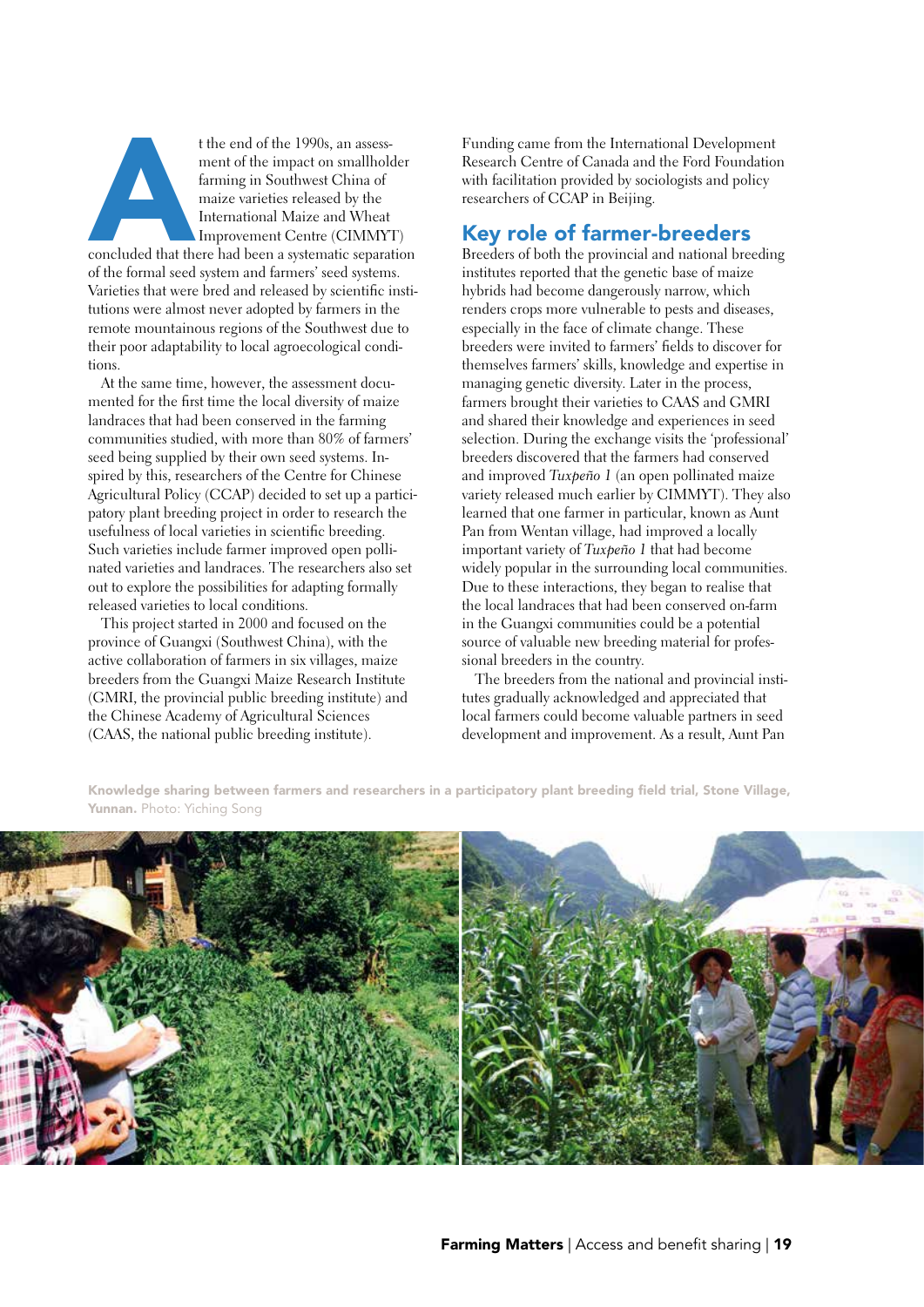

The harvest dancing team of Mashan Guzhai Village, Guangxi. Photo: Simon Lim

joined the research team to continue improving *Tuxpeño 1*. From 2000 to 2004, the project gradually became a research programme funded in part with Chinese resources, while the research team extended its activities to new communities in Guangxi and to two additional provinces in the Southwest: Yunnan and Guizhou.

These communities were situated in more remote areas. Farmers in these villages reportedly conserved an even larger diversity of landraces. In some of the communities, the research team identified other experienced farmer-breeders, such as in Stone Village in Yunnan. These farmer-breeders are continuing and expanding the crop improvement efforts first started in Guangxi, with women playing a central role. Farmers in the participating villages benefited from the experiments as they got access to improved seeds and were able to exchange these with farmers in surrounding villages, increasing the reach of benefits.

# Testing the varieties beyond

**Guangxi** In 2003, with the support of the participatory plant breeding team, GMRI breeders allowed the first participatory bred variety *Xin Mo 1* (an OPV) into the formal testing procedure for their value for cultivation and use (VCU test). There are two levels of VCU testing in China - one at the national level and one the provincial level. *Xin Mo 1*  was entered into the national testing procedure. In the Northern provinces it was entered at provincial level. However, likely due to different agroecological conditions, it did not perform as well as in the original trial villages of Guangxi and hence failed the VCU test.

As a result, the team reflected on the challenges to the registration of their products. They decided that henceforth open pollinated varieties would be released only in the trial villages and their neighbouring communities. The setback motivated the team to add a new research component to the program: a systematic review of national policies and laws impacting crop conservation and improvement with particular interest to finding legal space for variety release at subnational levels (see the selected books on pages 69-71 for more information).

Another important result of the programme was the release of a hybrid waxy maize variety, *Guinuo 2006*, in 2003*.* The variety had successfully passed VCU tests in a trial village and was registered through the GMRI. The subsequent commercialisation of *Guinuo 2006* by a GMRI-owned seed company generated significant financial benefits for the professional breeders as it soon became one of the most popular waxy varieties on regional seed markets. Unfortunately, the farmerbreeders did not receive any of these financial benefits.

Farmers' Rights When *Guinuo 2006* penetrated the commercial market the farmers who had participated in the adaptation testing of *Guinuo 2006* became aware of the costs of purchasing their seed at market price. The team realised that it was unfair that the farmers who had contributed to seed development had to pay for using the seed. In order to help farmers save on the cost of seed and as a way to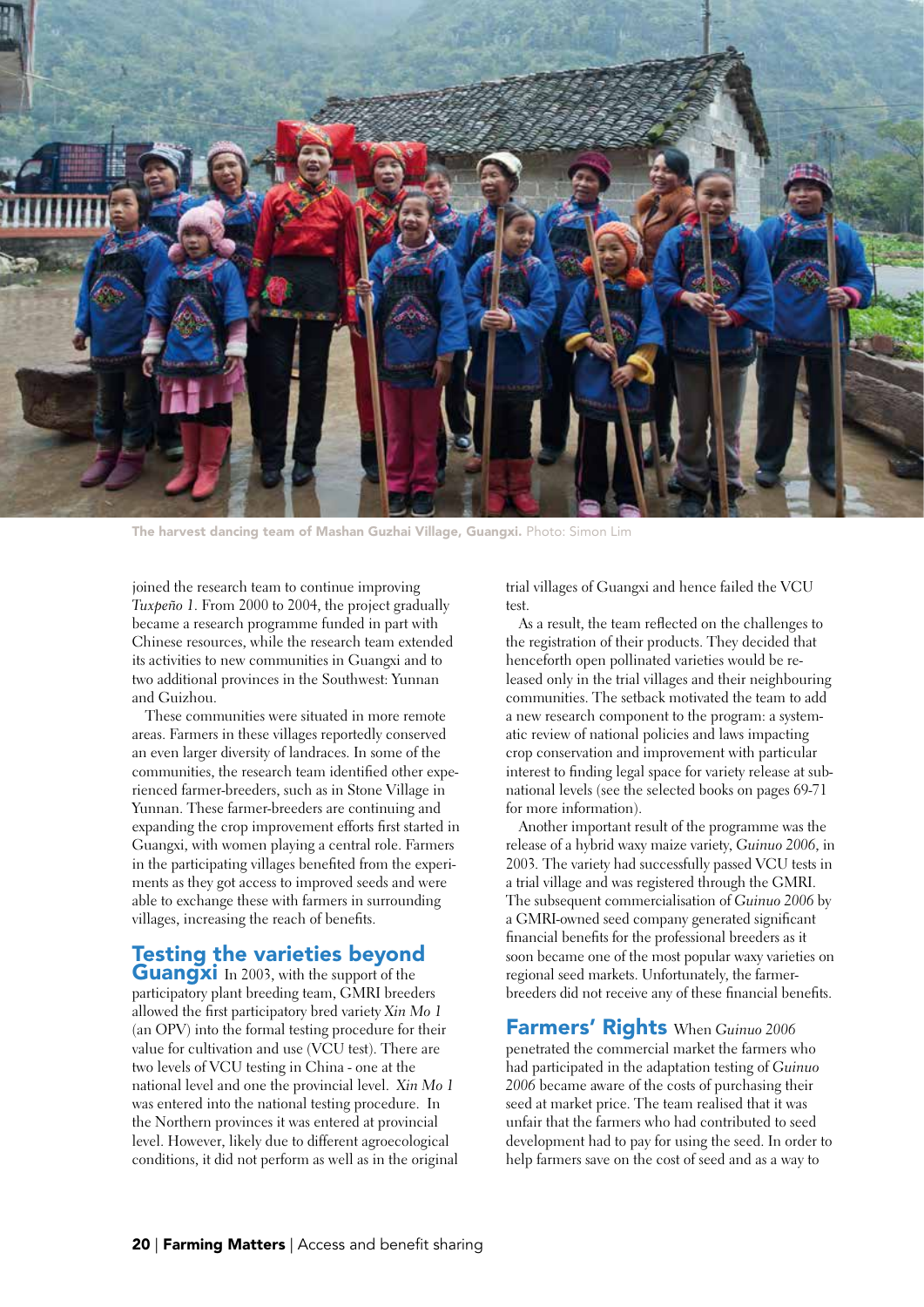redirect benefits to the farmers participating in the participatory breeding project, the team initiated community based seed production of *Guinuo 2006* in a number of trial villages in Guangxi. The seeds were produced and sold by the farmers, who now make some money from their sales and no longer have to buy seeds.

Table 1 gives an overview of the seed production since 2005 in Guzhai village, Guangxi. Production has experienced some ups and downs, but has continued to generate a significant amount of money for the farmer seed producers.

Table 2 gives a summary of the seed production efforts in the last three years in Stone Village, Yunnan, showing a slow but gradual expansion.

# A unique benefit sharing

**agreement** In order to create some legal space for the community based seed production of *Guinuo 2006,* the team facilitated an agreement among GMRI breeders, the GMRI-owned seed company and the seed production villages. This initiative, a first in China and perhaps the world, was generally wel-

comed and the negotiations resulted in an agreement to share the financial benefits. The GMRI breeding institute and the associated seed company would supply the commercial market while allowing the farmers participating in the project to produce seed for local niche markets, such as the remote areas of Guangxi and nearby Southwest provinces, with the price set by farmers.

This unique agreement was based on the breeders' desire to galvanise the existing mutual trust with farmer-breeders. As one of them explained:

"*We have collaborated with these farmers for a long time, we trust them as friends, and we would like to grant them small scale seed production in their communities."* 

Farmers expressed that they highly appreciated the support given by the professional breeders, which they consider a recognition of farmers' contributions to the development of the new variety.

In 2005, two of the trial villages located in remote mountainous areas were selected for hybrid maize

| Year      | <b>Households</b><br># | Acreage<br>In mu | Total<br>Production<br>kg | Sales kg | Price<br>per/Kg<br>in RMB | Total<br>income<br><b>RMB</b> |                                                                                                     |
|-----------|------------------------|------------------|---------------------------|----------|---------------------------|-------------------------------|-----------------------------------------------------------------------------------------------------|
| 2005-2007 |                        |                  |                           |          |                           |                               | Experimental stage                                                                                  |
| 2008      | 11                     | 5.5              | 223.5                     | 205      | 24                        | 4920                          |                                                                                                     |
| 2009      | 11                     | 5                | 127.5                     | 127.5    | 33.6                      | 4290                          |                                                                                                     |
| 2010      | 8                      | 6.4              | $\Omega$                  | $\Omega$ | $\overline{0}$            | $\Omega$                      | Flood                                                                                               |
| 2011      | 8                      | 3                | 165.5                     | 150      | 36                        | 5400                          |                                                                                                     |
| 2012      | 6                      | 3                | 153.5                     | 153.5    | 30                        | 4605                          |                                                                                                     |
| 2013      | 9                      | 3                | 250                       | 250      | 32                        | 8000                          |                                                                                                     |
| 2014      | 6                      | 4.7              | 160                       | 160      | 32                        | 5120                          | Early maturation & part of<br>the seed was eaten by mice.<br>Farmers lost about 250 kg of<br>seeds. |
| 2015      | 5                      | 3                | 210                       | 210      | 32                        | 6720                          |                                                                                                     |

Table 1: 'Guinuo 2006' Seed production (PPB), Guzhai village, Mashan County, Guangxi

1 mu= 0.1647 acre. 1 USD= 6.55 RMB

Table 2: 'Guinuo 2006' Seed production (PPB) in Stone village, Yunnan

| Year | <b>HHs</b><br>$($ # $)$ | Acreage<br>(Mu) | <b>Seed Production (kg)</b>   |                     |        | Sale of Hybrid Seeds |                  |                                                                                        |
|------|-------------------------|-----------------|-------------------------------|---------------------|--------|----------------------|------------------|----------------------------------------------------------------------------------------|
|      |                         |                 | <b>Hybrid</b><br><b>Seeds</b> | <b>Parent lines</b> |        | (Kg, Yuan)           |                  | Income                                                                                 |
|      |                         |                 |                               | Male                | Female | Quantity             | Price/kg         |                                                                                        |
| 2013 |                         |                 |                               |                     |        |                      |                  | Experimental<br>stage: no income                                                       |
| 2014 |                         | 0.1275          | 12.6                          | 11.75               | 2.35   |                      | 16<br>(Internal) | Subsidy received: RMB 800                                                              |
| 2015 | $\overline{4}$          | 1.15            | 77.2                          | 70.7                | 10.5   |                      | 36               | Of every sale of 1kg hybrids,<br>RMB 6 goes into the<br>community development<br>fund. |

1 mu= 0.1647 acre. 1 USD= 6.55 RMB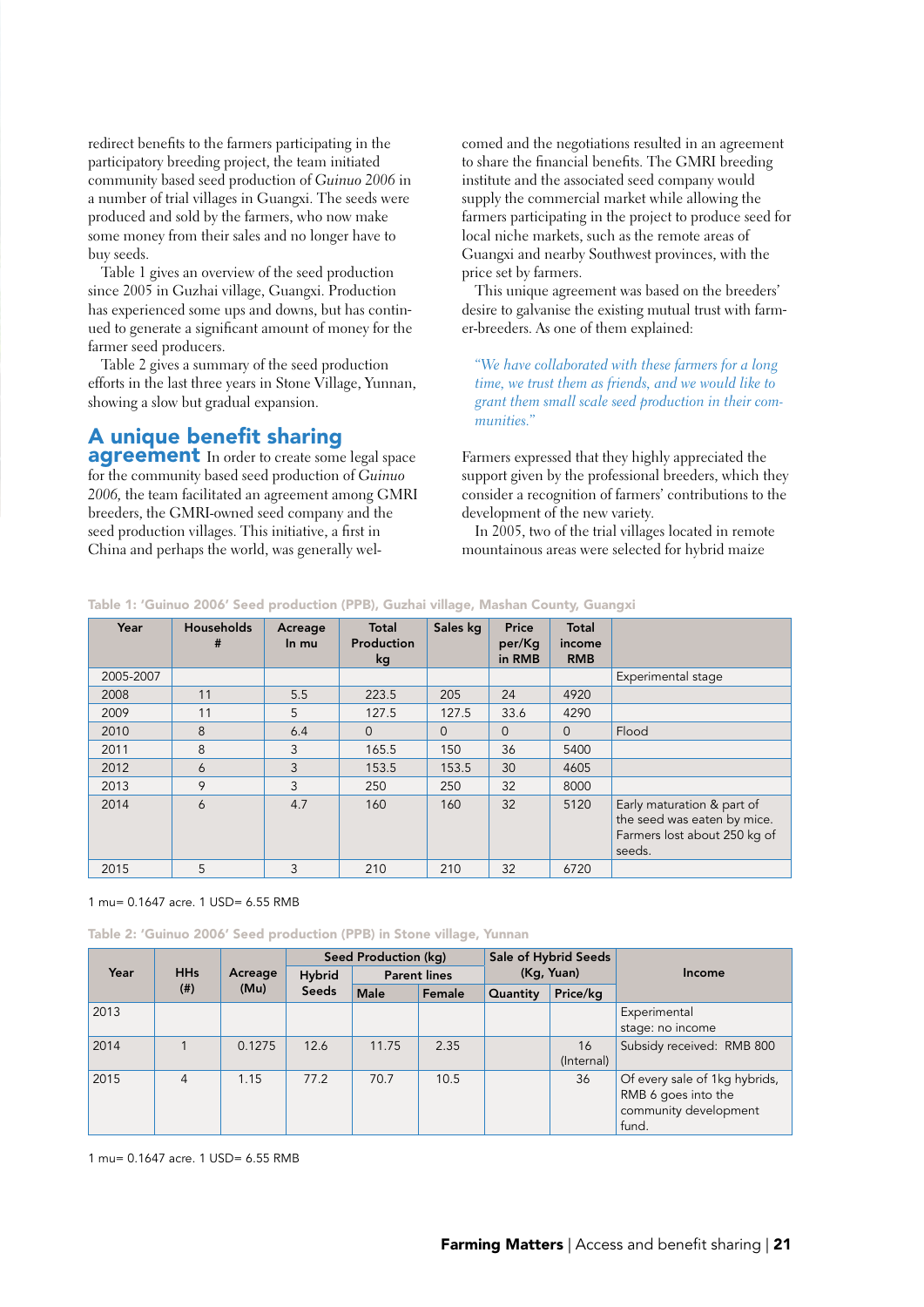seed production. These locations were chosen because the breeders wanted to reduce the chances that the parental lines of the hybrid variety, which remained protected by their plant breeder's rights, would be stolen by rival commercial interests.

This hybrid seed production through participatory plant breeding has been carried out by farmers in two villages in Guangxi since 2005 and has expanded to Stone Village in Yunnan in 2013 through farmer to farmer exchanges facilitated by the project team. The major challenge that farmers face is how to obtain full ownership and legal rights to the variety. Although the farmers who participate in the project and their communities consider that they have collective right to the variety, in China's seed law collective rights are not yet accepted. Another major challenge is the insufficient policy and institutional support for farmers' seed production, distribution and marketing.

### Tensions: no formal framework

In order to better understand the emerging tensions between local practices in access and benefit sharing and national regulatory frameworks, an international exchange took place in 2009 of ABS experiences from four countries: China, Jordan, Peru, and Nepal. The meeting comprised a workshop in Beijing and a field visit to trial villages involved in participatory plant breeding in Guangxi.

The relationship between ABS issues and national legislation, crop policy, and stakeholders' interests became a focus of discussion at the workshop. Chinese officials working on ABS legislation from the Ministries of Agriculture and Environmental Protec-

Guinuo 2006 seed. Photo: Yanyan Zhang



tion participated in the discussion. An important discussion point was that according to the current plant variety protection regulation (1997) in China, farmers can in theory be recognised as joint breeders through a contracting arrangement. However, such an agreement is difficult to achieve in practice because the public breeders have a competing stake in plant genetic resources, and farmers' rights can rarely be claimed through the plant variety protection law. Breeders can receive 100 yuan (about 15 USD) for each variety collected for a gene bank, but there is no payment to farmers if seeds are collected from their fields. Also, it should be noted that in China the state ultimately has sovereign rights over all plant genetic resources while property rights have only been vaguely defined. Furthermore, China is not a signatory to ITPGRFA.

To bypass these problems and compensate farmers for their contribution, CAAS breeders suggested refunding the farmers for the costs of maintaining the designated plant genetic resources in their fields to the value of 0.3-0.5% of any profit a commercial seed company may derive from that material. The GMRI breeders endorsed this idea, but when they discussed the proposal within their provincial institute, the institute's commercial branch responsible for seed production and marketing objected because it would not bring commercial benefit to the seed company.

This episode exposed the opinions and interests of each stakeholder and even led to tensions within the GMRI. It was concluded that China lacks a common ABS framework at the national level and that this is creating uncertainty for emerging local practices.

### ABS contract model from

**Taiwan** Faced with these challenges, in 2009 CCAP researchers started to negotiate an ABS contract with its stakeholders. CCAP had been inspired by an ABS contract model that was developed in Taiwan. The model requires recognition by name of any farmer who makes a contribution, as well as the creation of an enforceable fair benefit arrangement agreed by all the named parties, before a license for seed release is granted. As such, CCAP researchers recognised that the Taiwanese model law provided an alternative to arrangements based on exclusive rights and compels the balancing of interests among stakeholders in the public sector, commercial sector and farming communities.

Two types of contracts were developed in parallel for two potential purposes (a) to encourage *in situ* conservation (for breeding and agro-biodiversity enhancement), and (b) to fairly share the commercial benefit from market exploitation. The two contract types were signed by three public research institutes (including CCAP), two breeding institutes (GMRI and CAAS),